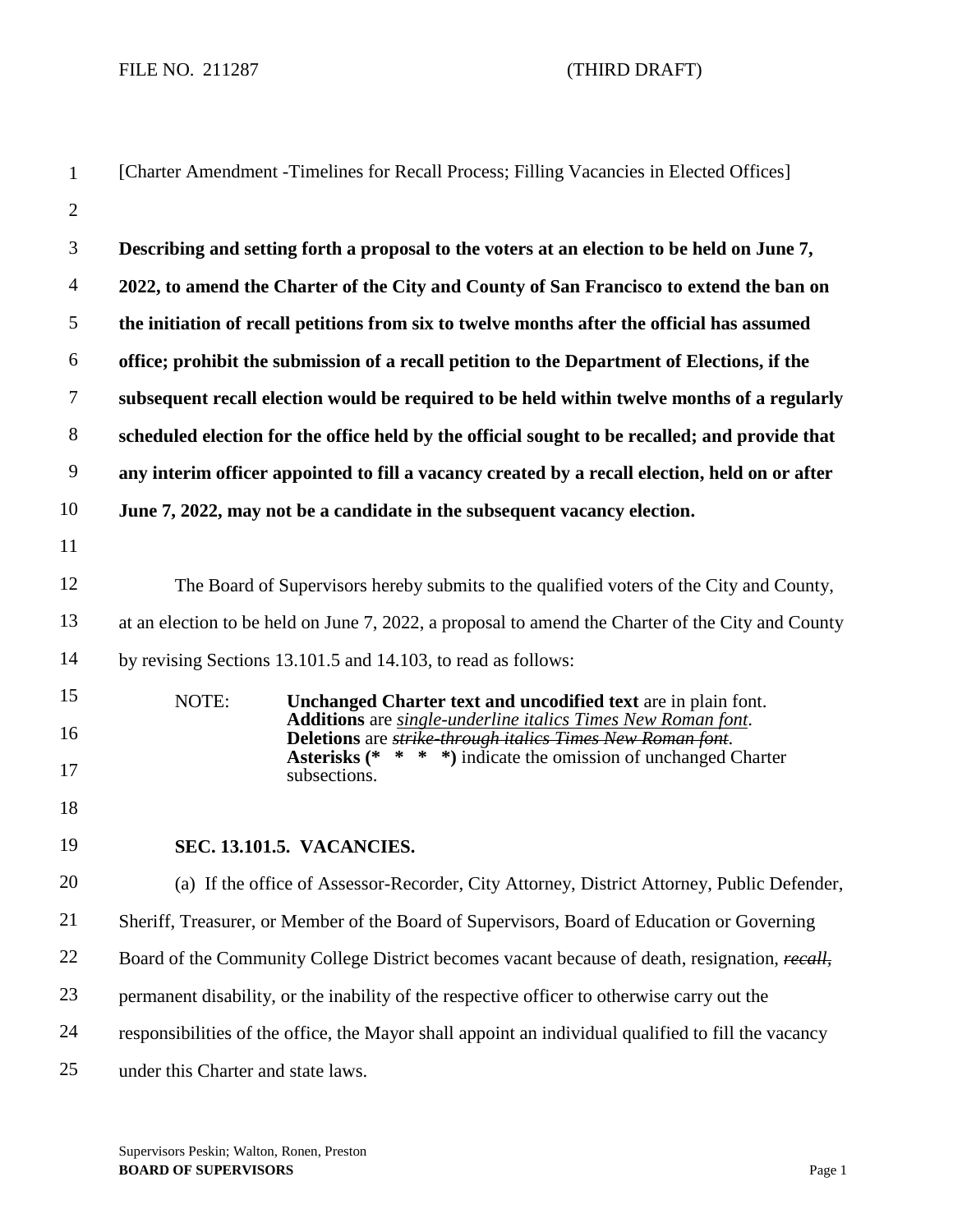| 1              | (b) If the office of Assessor-Recorder, City Attorney, District Attorney, Public Defender,               |
|----------------|----------------------------------------------------------------------------------------------------------|
| $\overline{2}$ | Sheriff, Treasurer, or Member of the Board of Supervisors, Board of Education or Governing               |
| 3              | Board of the Community College District becomes vacant because of recall, the Mayor shall                |
| $\overline{4}$ | appoint an individual qualified to fill the vacancy under this Charter and state laws to serve as        |
| 5              | an interim officer. The interim officer shall carry out the responsibilities of the vacated office       |
| 6              | and serve until a successor is elected pursuant to subsection $(e)$ . No person appointed as an          |
| $\tau$         | interim officer may be a candidate in the following election held to fill the vacancy. This              |
| $8\,$          | subsection (b) shall apply to any vacancy created due to a recall election held on or after June 7,      |
| 9              | 2022.                                                                                                    |
| 10             | $\overline{(b)}$ (c) If the Office of Mayor becomes vacant because of death, resignation, recall,        |
| 11             | permanent disability or the inability to carry out the responsibilities of the office, the President of  |
| 12             | the Board of Supervisors shall become Acting Mayor and shall serve until the Board of                    |
| 13             | Supervisors appoints a successor is appointed by the Board of Supervisors.                               |
| 14             | (d) If the Office of Mayor becomes vacant because of recall, the President of the Board                  |
| 15             | of Supervisors shall become Acting Mayor and shall serve until the Board of Supervisors                  |
| 16             | appoints an interim Mayor. The interim Mayor shall carry out the responsibilities of the vacated         |
| 17             | office and serve until a successor is elected pursuant to subsection $(e)$ . No person appointed as      |
| 18             | an interim Mayor may be a candidate in the following election held to fill the vacancy.                  |
| 19             | $\overline{(e)}$ (e) Any person filling a vacancy pursuant to subsection (a), (b), (c), or (d) or (b) of |
| 20             | this Section 13.101.5 shall serve until a successor is selected at the next election occurring not       |
| 21             | less than 120 days after the vacancy, at which time an election shall be held to fill the unexpired      |
| 22             | term, provided that (1) if an election for the vacated office is scheduled to occur less than one        |
| 23             | year after the vacancy, the appointee shall serve until a successor is selected at that election or      |
| 24             | (2) if an election for any seat on the same board as the vacated seat is scheduled to occur less         |
| 25             |                                                                                                          |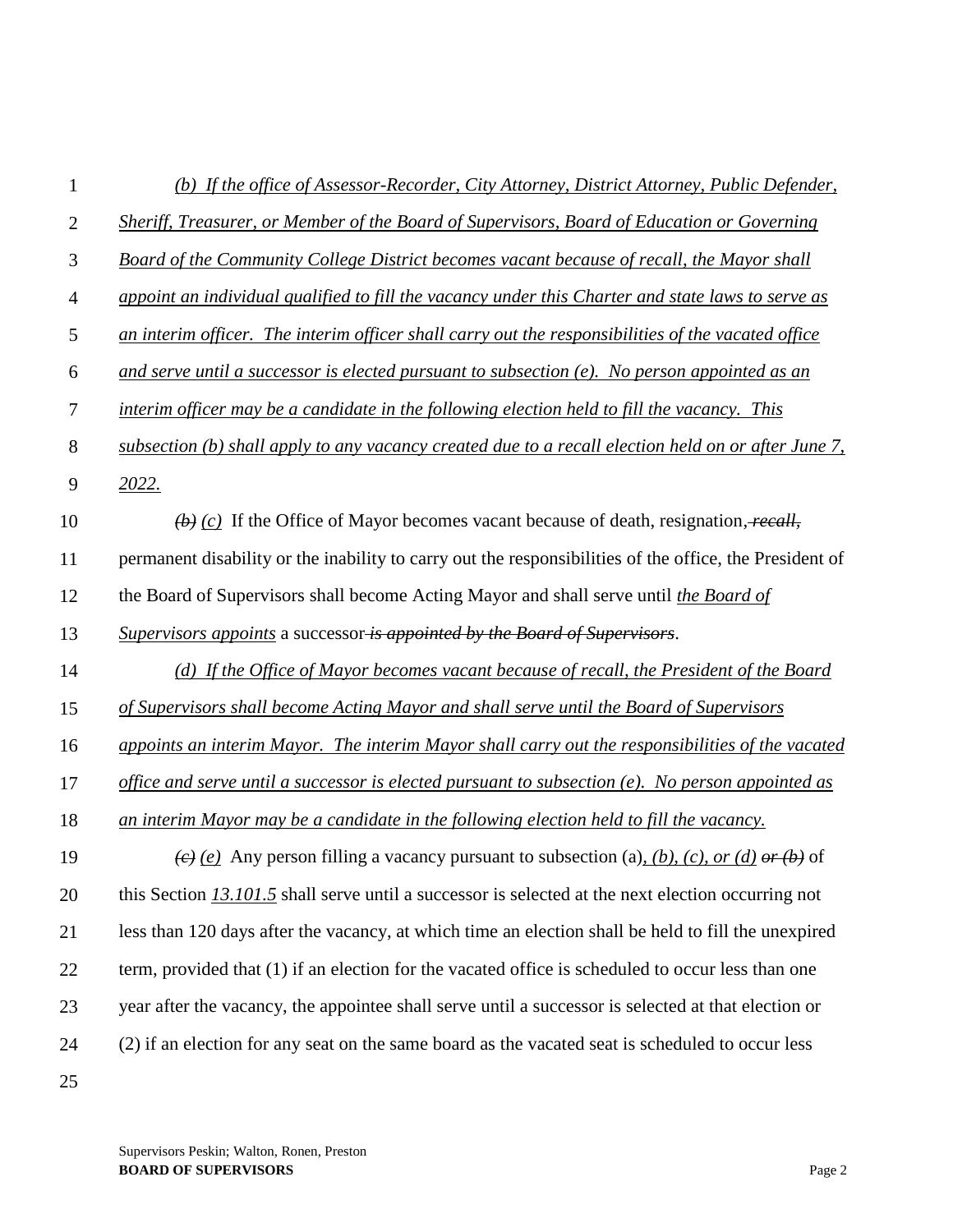2 3 4 5 6 7 8 9 10 11 12 13 14 15 than one year but at least 120 days after the vacancy, the appointee shall serve until a successor is selected at that election to fill the unexpired term. *(d) If no candidate receives a majority of the votes cast at an election to fill a vacated office, the two candidates receiving the most votes shall qualify to have their names placed on the ballot for a municipal runoff election at the next regular or otherwise scheduled election occurring not less than five weeks later. If an instant runoff election process is enacted for the offices enumerated in this Section, that process shall apply to any election required by this Section.* **SEC. 14.103. RECALL.** (a) An elected official of the City and County, the City Administrator, the Controller, or any member of the Airport*s* Commission*,* the Board of Education, the *Gg*overning *Bb*oard of the Community College District, the Ethics Commission*,* or the Public Utilities Commission may be recalled by the voters as provided by this Charter and by the laws of the State of California, except that*:*

16 17 *(1)* no recall petition*s* shall be initiated with respect to any officer who has held office for less than *six 12* months*; and*

- 18 *(2) no recall petition shall be submitted to the Director of Elections within 18*
- 19 *months before a regularly scheduled election for the office held by the elected official sought to*

20 *be recalled, in order to ensure that no recall election may be held, pursuant to subsection (b),* 

21 *within 12 months of that regularly scheduled election*.

22 23 24 25 (b) Upon certifying the sufficiency of the recall petition's signatures, the Director of Elections shall immediately call a special municipal election on the recall, to be held not less than 105 nor more than 120 days from the date of its calling unless it is within 105 days of a

1